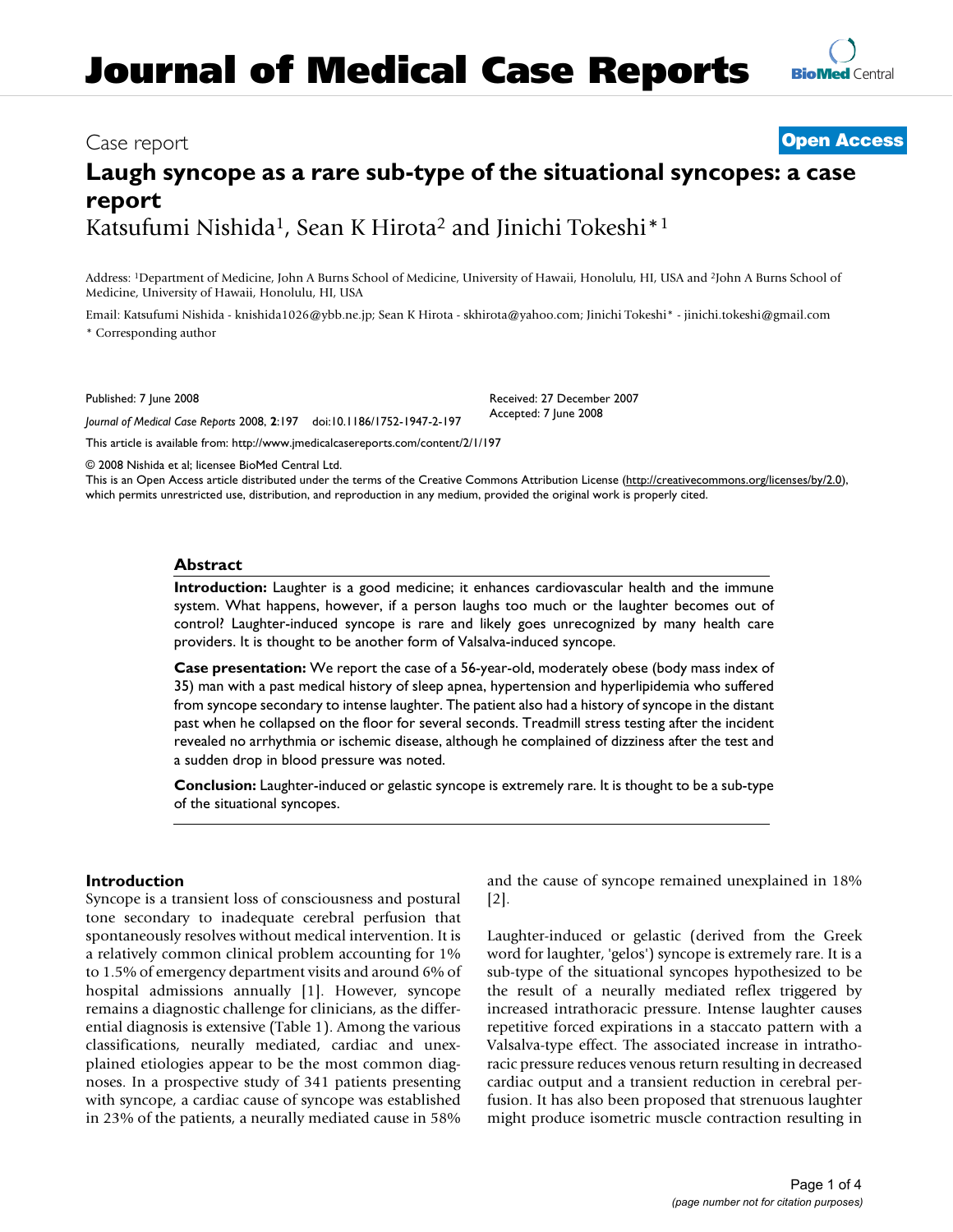#### **Table 1: Classification of syncope**

#### *Cardiac*

Aortic stenosis, hypertrophic cardiomyopathy, pulmonary embolism, aortic dissection, myocardial infarction, left atrial myxoma, cardiac tamponade, atrioventricular block, sick sinus syndrome, tachyarrhythmia, bradyarrhythmia

Vasovagal, situational (micturition, laughter, tussive, defecation, postprandial, sneeze, swallow), orthostatic syncope, carotid sinus syncope *Neurologic*

Transient ischemic attack, subclavian steal syndrome, Takayasu disease, seizure

*Metabolic*

Hypoxia, hypoglycemia, hyperventilation

*Psychiatric*

Panic disorder, conversion reaction, hysteria

*Drug-induced*

Vasodilators (nitrates, calcium channel blockers, angiotensin-converting enzyme inhibitors), phenothiazines, antidepressants (tricyclic agents, monoamine oxidase inhibitors), central nervous system depressants (barbiturates), drugs associated with torsades de pointes (quinidine, procainamide, disopyramide, amiodarone, sotalol, flecainide), diuretics, digitalis, insulin, marijuana, alcohol, cocaine *Unknown origin*

acute vascular dilatation, thereby exacerbating the reduction in venous return [3].

Normally the body is able to compensate for these changes through cerebral vascular autoregulation and autonomic reflexes. In one of the most well-known reflex arcs, reduced cardiac output leads to decreased stimulation of carotid sinus and aortic arch baroreceptors, as well as mechanoreceptors in the left ventricle wall [4]. The resulting increase in sympathetic tone maintains blood pressure for adequate cerebral perfusion. However, in neurally mediated syncopes, there is acute and inappropriate hypotension and bradycardia exacerbating the reduction in cerebral perfusion, resulting in a transient loss of consciousness. It is hypothesized that increased ventricular contraction in response to reduced venous return stimulates the left ventricle mechanoreceptors to a degree that is able to override the baroreceptor reflex and cause an inappropriate increase in parasympathetic tone [4]. Aside from laughter-induced syncope, this mechanism is also thought to account for syncope secondary to coughing, sneezing and other Valsalva-related activities.

To the best of the authors' knowledge, only five cases of laugh syncope among adults have been reported in the literature [3,5-8] (Table 2). We present the case of a 56-yearold man who suffered from syncope secondary to intense laughter.

### **Case presentation**

A 56-year-old, moderately obese (body mass index of 35) man with a past medical history of sleep apnea, hypertension and hyperlipidemia presented to his primary care physician for routine health maintenance. He mentioned that he had recently been very busy with overtime work, which had left him exhausted. He informed the physician of an incident that occurred one evening as he entertained

his colleagues in a fine restaurant. While waiting for the meals to be served, a guest had told a very amusing joke and the patient began to laugh heartily, "Ha, ha, ha, ha... " in decrescendo until he was out of breath. To everyone's surprise, he then fell forward resting his head on the table and remained unresponsive for a few seconds before regaining consciousness. Prior to losing consciousness, he described feeling short of breath and noted that his surroundings were becoming dark. No seizure-like activity or incontinence was witnessed. After the episode he denied nausea, diaphoresis or otherwise feeling sick and proceeded to eat when his entrée was served. The remainder of the evening was without incident.

He had a history of syncope in the distant past in which he had collapsed on the floor for several seconds following hours of overtime work. Treadmill stress testing after the incident revealed no arrhythmia or ischemic disease, although he complained of dizziness after the test and a sudden drop in blood pressure was noted. At the time, he had been in poor physical condition with a sedentary lifestyle. He was encouraged to exercise and remained free of symptoms until this episode.

### **Discussion and conclusion**

Laugh syncope was diagnosed in the patient based on his characteristic presentation. Situational syncopes such as laugh syncope are usually diagnosed using history from the patient [9]. In the other known cases of laugh syncope reported in the literature, more thorough and extensive diagnostic evaluations were performed [3,5-8]. However, all cases had a common characteristic history of transient loss of consciousness following intense laughter, which potentially could have obviated the need for an expensive diagnostic evaluation. The burden of syncope evaluation on the health care budget is significant. It has been estimated that hospital admission of patients presenting with

*Neurally mediated (reflex mechanisms)*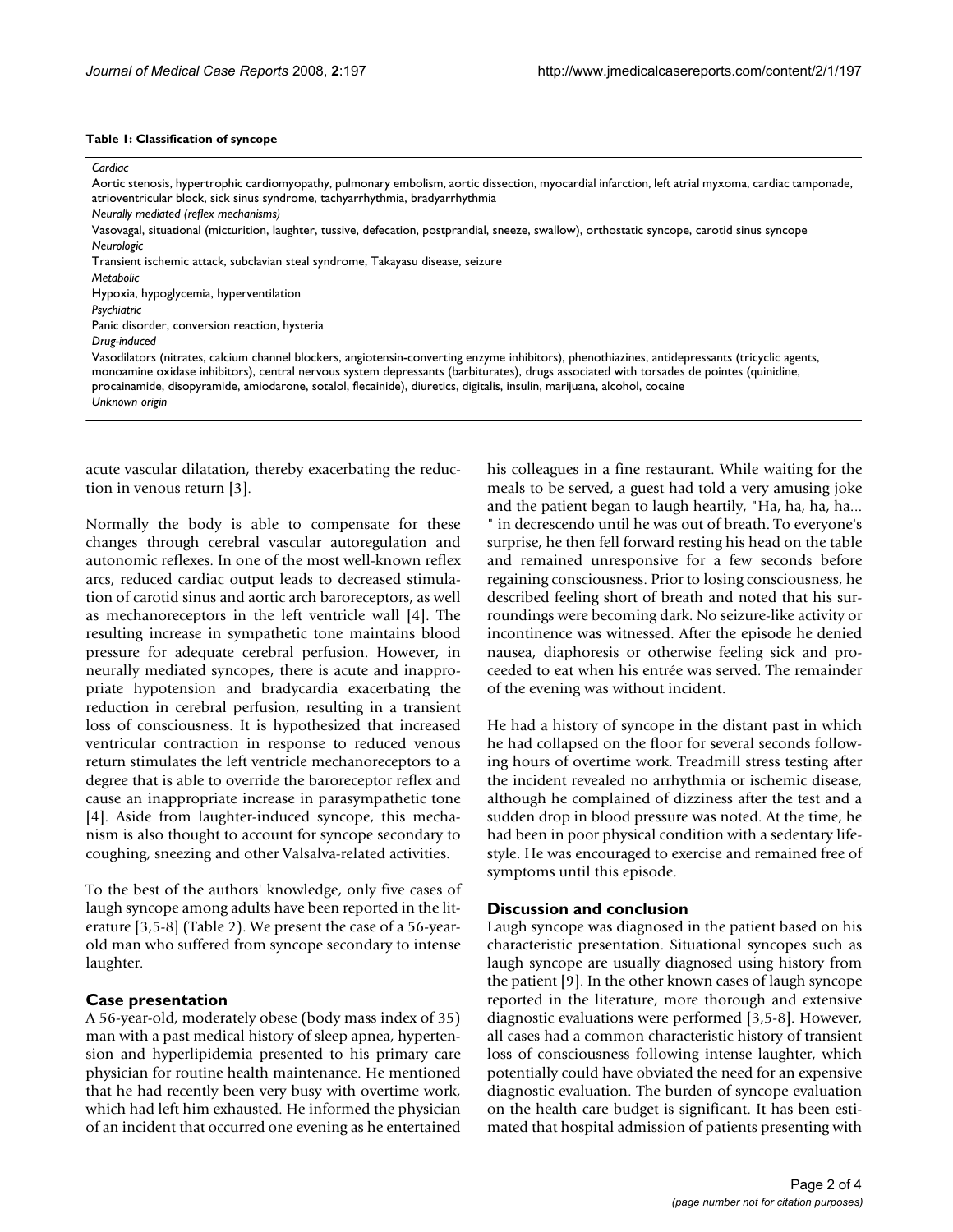| Reference | Age (years) | Sex  | Predisposing factor      | Recurrence                     |  |
|-----------|-------------|------|--------------------------|--------------------------------|--|
| $[3]$     | 62          | Male | Brachiocephalic stenosis | Yes (prior to stent placement) |  |
| $[5]$     | 32          | Male | None                     | No                             |  |
| [6]       | 60          | Male | Hypovolemia              | No                             |  |
| $^{[7]}$  | 63          | Male | None                     | Yes                            |  |
| [8]       | 55          | Male | None                     | No                             |  |

**Table 2: Reported cases of laugh syncope among adults**

syncope for inpatient evaluation costs the health care system more than US\$2.4 billion dollars per year in the USA [10].

To date, numerous causes of syncope have been recognized (Table 1). This presents a diagnostic challenge to clinicians. In the initial evaluation of syncope patients, the diagnostic rate is estimated to be only 20% to 50% [1]. Even after extensive diagnostic work-up, no cause can be identified in 15% to 30% of patients [1]. There is no diagnostic 'gold standard' for syncope. A careful history, physical examination and electrocardiogram (ECG) are usually the most efficacious means used to establish a diagnosis or determine the need for further diagnostic testing [11]. Unlike history and physical examination, ECG actually has a low diagnostic yield [1]. It should be included in the initial syncope evaluation, however, because it is noninvasive, relatively inexpensive and can detect potentially life-threatening conditions. Extensive laboratory and imaging studies rarely provide useful diagnostic information unless specifically indicated. Unfortunately, the evaluation of patients presenting with syncope is frequently unable to reveal a clear etiology and many cases remain unexplained.

With syncope patients, emergency physicians are often confronted with the difficult decision of whether the patient should be admitted for inpatient evaluation and management. Syncope patients are frequently admitted following an initial non-diagnostic evaluation because of concerns of underlying life-threatening conditions (for example, dysrhythmias, pulmonary embolism or acute coronary syndrome) or belief that inpatient evaluation will reveal the cause [12]. So the question of who should be hospitalized for syncope remains. As noted previously, the diagnostic yield of extensive work-up is relatively poor. The focus in syncope evaluation, therefore, has shifted from attempting to make a specific diagnosis to risk stratification. Through careful risk stratification, it is hoped that health care resources will be more efficiently allocated to those patients most at risk of serious outcome and, hence, more likely to benefit from inpatient care. In a recent update of their 2001 clinical policy on syncope, the American College of Emergency Physicians emphasized the use of history, physical examination and standard 12-lead ECG to risk-stratify patients and admit those with risk factors for adverse outcome such as heart failure, coronary artery disease, structural heart disease, older age, concurrent comorbidities, hematocrit less than 30% (if obtained) or abnormal ECG [1].

Several other studies have also developed clinical decision rules to aid in the risk stratification of syncope patients. The San Francisco Syncope Rule (SFSR) has been shown to be sensitive in identifying patients at risk of serious outcome within 7 days of initial emergency department presentation based on the following predictors: abnormal ECG, shortness of breath, systolic blood pressure under 90 mm Hg, hematocrit less than 30% and congestive heart failure by history or examination [13]. However, another external validation cohort found that the SFSR had a lower sensitivity and specificity than reported previously suggesting that the rule may require further validation before it can be applied safely in clinical practice [14].

The prognosis for patients presenting with syncope varies according to the underlying etiology. One populationbased study found that cardiac and neurologic syncope were associated with an increased risk of death from any cause and an increased risk of cardiovascular events and stroke, respectively [15]. By comparison, patients with vasovagal, orthostatic, medication-induced and situational syncope had no increase in the risk of death from any cause compared with patients without syncope [15]. Although laugh syncope was not specifically addressed in this study, as a type of situational syncope, we extrapolate that its prognosis is likely benign. To the best of our knowledge, no study to date has investigated the prognosis of laugh syncope.

### **Abbreviations**

ECG: electrocardiogram; SFSR: San Francisco Syncope Rule.

### **Competing interests**

The authors declare that they have no competing interests.

### **Consent**

Written informed consent was obtained from the patient for publication of this case report. A copy of the written